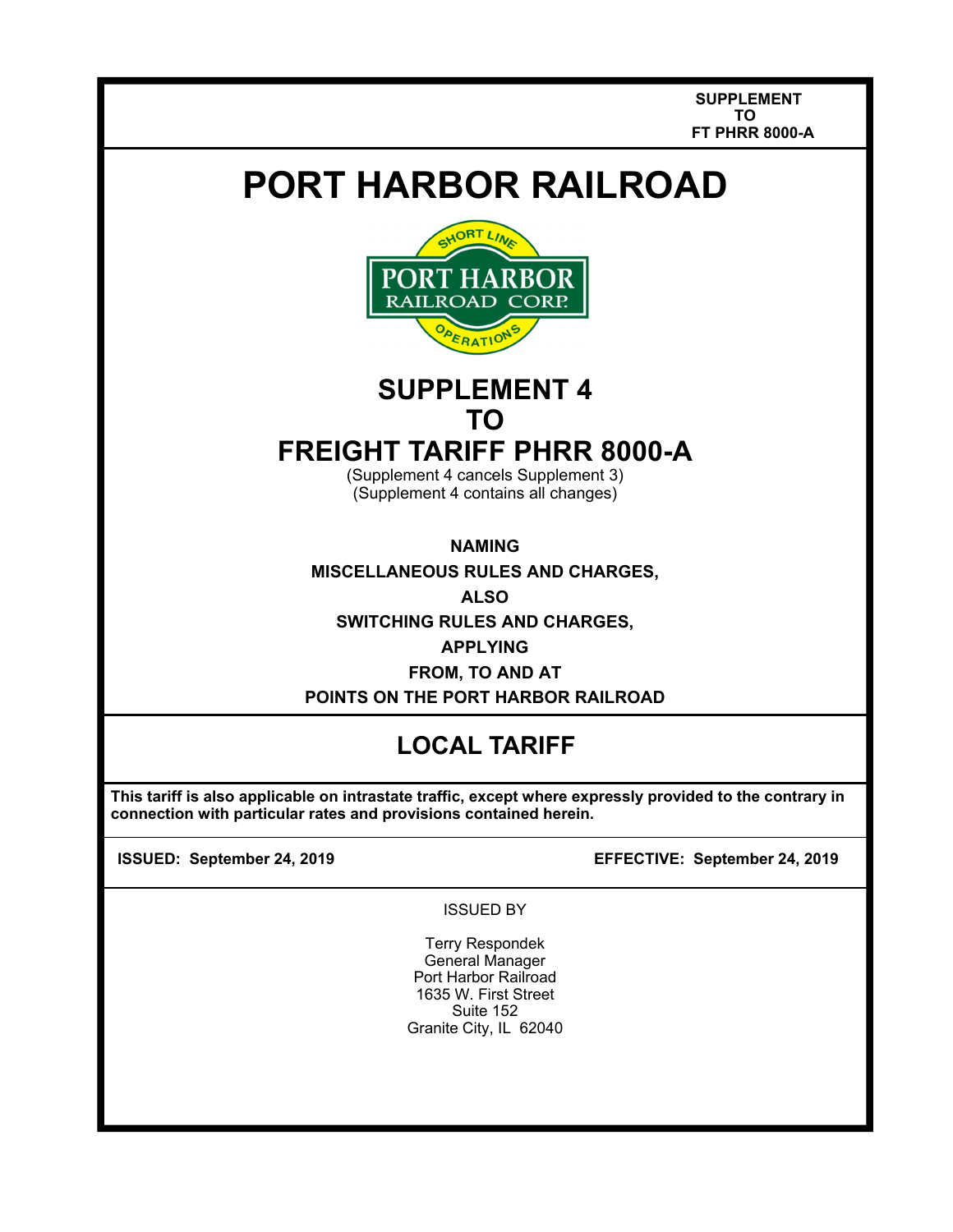### **SUPPLEMENT 4 TO FT PHRR 8000-A**

| <b>SUBJECT</b><br><b>Articulated Cars</b><br><b>Buffer Cars</b>                                     | <b>ITEM</b> |
|-----------------------------------------------------------------------------------------------------|-------------|
|                                                                                                     |             |
|                                                                                                     | 165         |
|                                                                                                     | 162         |
| Cars Interchanged in Error                                                                          | 125         |
| Cars Moved from Initial Hold Point or Point of<br>Loading or Unloading                              | 40          |
| Cars Released and Subsequently Returned to<br>Industry                                              | 150         |
| Cars Unable to Place at Interchange due to<br>Connection not making Interchange Tracks<br>Available | 138         |
| Charge for Heavy Duty Flat Cars                                                                     | 158         |
| Charge for Repositioning, Reblocking, and/or<br>Reducing Cars for Connecting Carriers               | 128         |
| Charges for Cars of Four (4) and More than Four (4)<br>Axles                                        | 120         |
| Claims                                                                                              | 45          |
| Customers, List of                                                                                  | Page<br>3   |
| Definition of Intra-Plant Switching                                                                 | 200         |
| Definition of Intra-Terminal Switching                                                              | 210         |
| Demurrage                                                                                           | 30          |
| Diversion or Reconsignment                                                                          | 195         |
| Empty Cars Ordered but not Loaded                                                                   | 140         |
| Empty Cars Ordered to be placed on another<br>Customer                                              | 35          |
| Explanation of Abbreviations and Reference Marks                                                    | Page<br>11  |
| Failure to Pull Interchange                                                                         | 135         |
| General Switching and Line-Haul Service Between<br>Connecting Line(s) and PHRR Industries           | 260         |
| Handling of Cars Delivered in Bad Order Condition                                                   | 168         |
| Handling of Cars Received in Bad Order Condition                                                    | 170         |
| Hazardous Freight                                                                                   | 100         |
| <b>Idler or Trailer Cars</b>                                                                        | 160         |
| Improper Cars Furnished for Loading by Connecting<br>Lines                                          | 145         |
| Intra-Plant Switching Charge                                                                        | 230         |
| Intra-Terminal Switching Charge                                                                     | 240         |
| (Continued in next column)                                                                          |             |

| <b>TABLE OF CONTENTS</b>                                |             |  |  |
|---------------------------------------------------------|-------------|--|--|
| <b>SUBJECT</b>                                          | <b>ITEM</b> |  |  |
| Limitation of Liability                                 | 20          |  |  |
| <b>Loaded Cars Refused</b>                              | 112         |  |  |
| Loads Requiring Clearing of Adjacent Tracks             | 115         |  |  |
| Method of Canceling Items                               | 10          |  |  |
| Moving Cars to and from Storage/Hold Tracks             | 310         |  |  |
| Opening and Closing of Freight Car Doors                | 175         |  |  |
| <b>Overloaded Cars</b>                                  | 118         |  |  |
| Payment of Charges                                      | 50          |  |  |
| Perishables                                             | 105         |  |  |
| Rail Security-Sensitive Material (RSSM)                 | 104         |  |  |
| Reference to Tariffs, Items, Notes, Etc.                | 5           |  |  |
| <b>Repositioning Cars</b>                               | 155         |  |  |
| Re-Spotting (Set-Back) Charge                           | 148         |  |  |
| <b>Security Deposit</b>                                 | 60          |  |  |
| <b>Special Switching Service</b>                        | 270         |  |  |
| <b>Standby Service</b>                                  | 110         |  |  |
| <b>Submitting Shipping Instructions</b>                 | 190         |  |  |
| <b>Supplements and Reissues</b>                         | 15          |  |  |
| Team Track Usage                                        | 180         |  |  |
| Turning of Cars to Permit Loading or Unloading,<br>Etc. | 130         |  |  |
| Unloading and Release of Equipment at Destina-<br>tion  | 25          |  |  |
|                                                         |             |  |  |

For explanation of terms, abbreviations and reference marks not shown herein, see last page of tariff.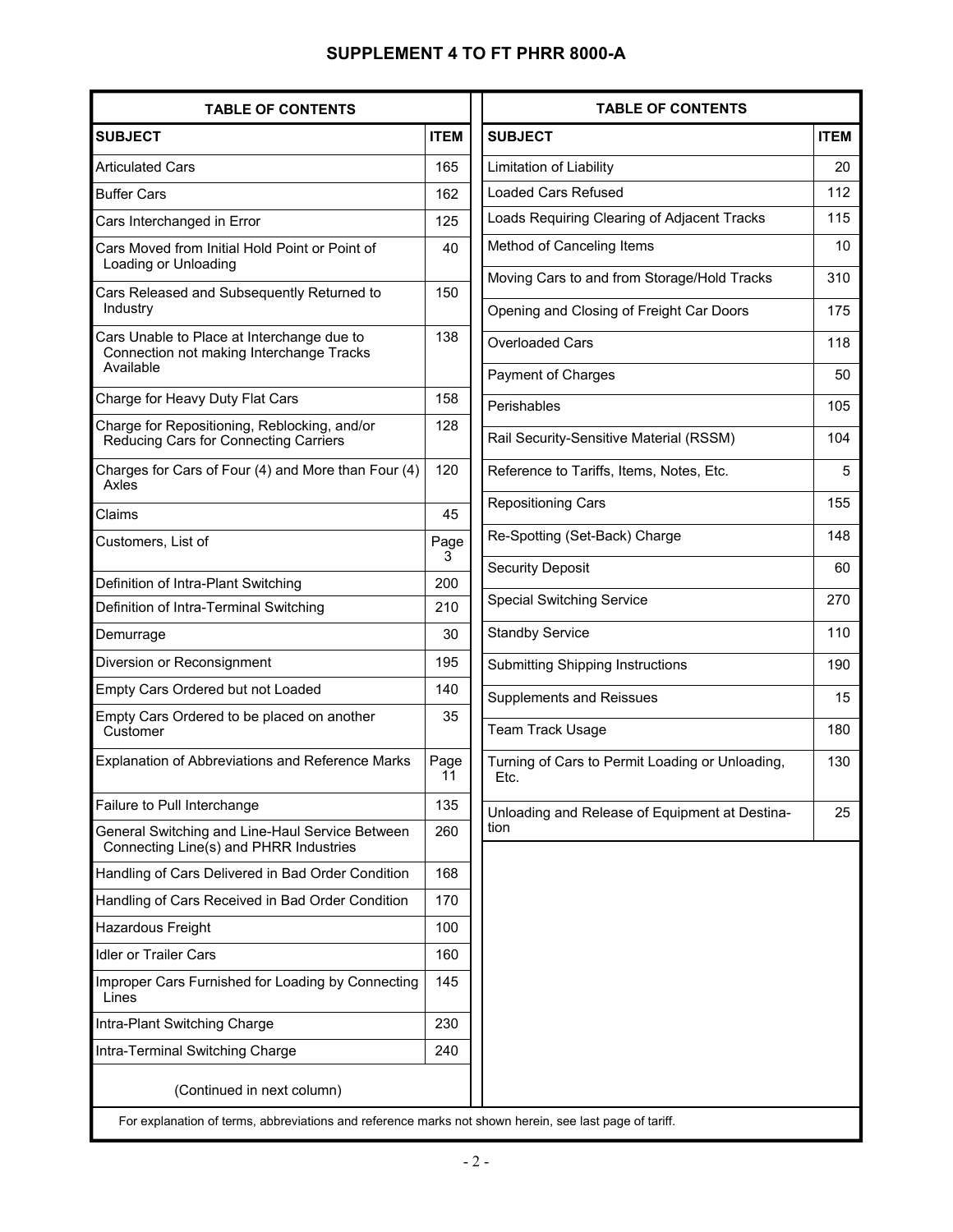| <b>LIST OF CUSTOMERS[C]</b>                                                                                                       | <b>SECTION 1</b><br><b>MISCELLANEOUS RULES AND CHARGES</b>                                                                                                                                                         |  |  |
|-----------------------------------------------------------------------------------------------------------------------------------|--------------------------------------------------------------------------------------------------------------------------------------------------------------------------------------------------------------------|--|--|
| Airgas Specialty Products, Inc<br>264 East Street                                                                                 | <b>ITEM 162</b>                                                                                                                                                                                                    |  |  |
| Madison, IL 62060                                                                                                                 | <b>BUFFER CARS</b>                                                                                                                                                                                                 |  |  |
| America's Central Port<br>1635 West Fourth Street<br>Granite City, IL 62040                                                       | When Buffer cars are used, the charge for such car will be<br>\$160.00 per car.                                                                                                                                    |  |  |
| <b>BOISE CASCADE [A]</b><br>Warehouse #3<br>1201 West 1 <sup>st</sup> Street<br>Granite City,, IL 62040                           | BUFFER CARS - Buffer cars are to be placed between the<br>locomotive engine and shipments as required by Federal<br>Regulations. Buffer cars must meet the following<br>requirements:                              |  |  |
| Celta Chemical, INC<br>2 <sup>nd</sup> Street, Warehouse 1A                                                                       | • Must be a boxcar, covered hopper, gondola or tank<br>car. The buffer cannot be a flat car.                                                                                                                       |  |  |
| Granite City, IL 62040                                                                                                            | • Must have a high-strength coupler (Grade E<br>Coupler).                                                                                                                                                          |  |  |
| Grain Densification International (GDI)<br>1350 West Fourth Street<br>Granite City, IL 62040                                      | • The length of the car must be at least 45 feet and not<br>greater than 75 feet.                                                                                                                                  |  |  |
| Green Plains Madison LLC<br>395 Bissell Street                                                                                    | • Must be loaded with a non-hazardous inert material<br>that does not shift in train service.                                                                                                                      |  |  |
| Madison, IL 62060                                                                                                                 | • Gross weight of car must be a minimum of 45 tons.                                                                                                                                                                |  |  |
| KEMIRA WATER SOLUTIONS [A]<br>111 3 <sup>RD</sup> Street<br>Granite City, IL 62040                                                | • It is the responsibility of the Customer to provide<br>buffer cars that are in good mechanical condition.<br>If a car fails inspection, this railroad retains the right<br>to refuse to provide train service.). |  |  |
| <b>Madison Harbor Terminal</b><br>% SCF Lewis & Clark Terminals<br>(Leased Track)<br>396 Bissell Street<br>Granite City, IL 62040 |                                                                                                                                                                                                                    |  |  |
| <b>Mattingly Lumber</b><br>410 East Street<br>Granite City, IL 62040                                                              |                                                                                                                                                                                                                    |  |  |
| Mississippi Lime Company<br>3 <sup>rd</sup> Street<br>(Team Track)<br>Granite City, IL 62040                                      |                                                                                                                                                                                                                    |  |  |
| Port Harbor Railroad<br>1635 West First Street<br>Granite City, IL 62040                                                          |                                                                                                                                                                                                                    |  |  |
| <b>Rivers Edge Terminals</b><br>1230 Seventh Street<br>Granite City, IL 62040                                                     |                                                                                                                                                                                                                    |  |  |
| <b>SCF Lewis &amp; Clark Terminals</b><br>396 Bissell Street<br>South Port<br>Madison, IL 62060                                   |                                                                                                                                                                                                                    |  |  |
| <b>Strobel Energy Logistics</b><br>3rd Street<br>Granite City, IL 62040                                                           |                                                                                                                                                                                                                    |  |  |
| <b>Tri-City Regional Port District</b><br>1635 West First Street<br>Granite City, IL 62040                                        |                                                                                                                                                                                                                    |  |  |
| For explanation of terms, abbreviations and reference marks not shown herein, see last page of tariff.                            |                                                                                                                                                                                                                    |  |  |

For explanation of terms, abbreviations and reference marks not shown herein, see last page of tariff.